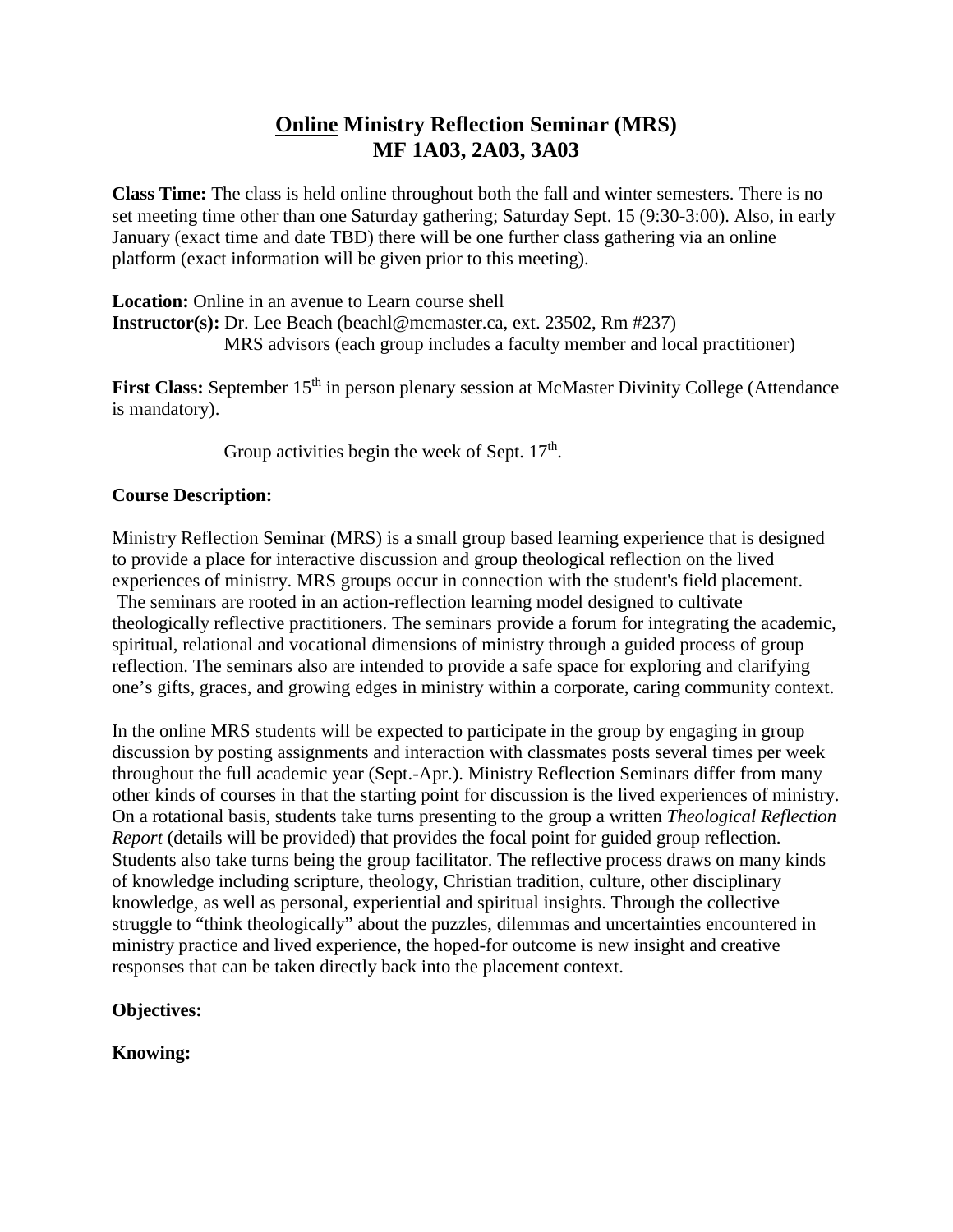MRS will help students to develop their own theology and the skill to reflect on ministry theologically drawing from personal experience as a resource for theological development. Further it should offer to students the opportunity to integrate theological thought with ministry practice. This includes a focus on the following:

- a. Significance of Theological Reflection on Experience
- b. Integration of Theological resources with ministry practice
- c. Articulation of Theological understanding

#### **Being:**

Spiritual formation is the cornerstone of effective ministry. Formation for ministry must introduce basic spiritual practices for spiritual growth and long term inner health. These include:

- a. Understanding and cultivating self care in ministry
- b. Understanding and cultivating the practice of spiritual disciplines in ministry
- c. Understanding and cultivating a vision for ministry as discipleship

Ministry formation should help students get in touch with who they are as a ministering person, both strengths and growing edges. It should help them gain an honest understanding of the potential baggage that they bring to ministry. Further, it needs to provide them with the opportunity to explore and identify their sense of personal calling to ministry. Including:

- a. Understanding ones particular personality.
- b. Understanding your Family of Origin
- c. Discerning your Calling to ministry
- d**.** Identifying your Gifts and Leadership Aptitudes

#### **Doing:**

MRS help students to focus on the development of ministry skills with a view to skill discovery and enhancement. Including:

a. Identification of key skills required for Christian ministry

b. Reflection on vital ministry skills with feedback from a others

c. Development as self-directed, collaborative learner through engagement in a learning network of peer group members and experienced practitioners.

#### **Requirements**

### **1. The Placement Context**

Students must secure, in consultation with the Director of Ministry Formation (Dr. Lee Beach) a field placement that will provide them with 240 hours of ministry experience throughout the academic year (aprox. 8-10 hrs. per week). This placement is designed to be a supervised placement, therefore a qualified supervisor/mentor must be identified who will agree to meet with the student on a weekly (or at least bi-weekly) basis for support and mutual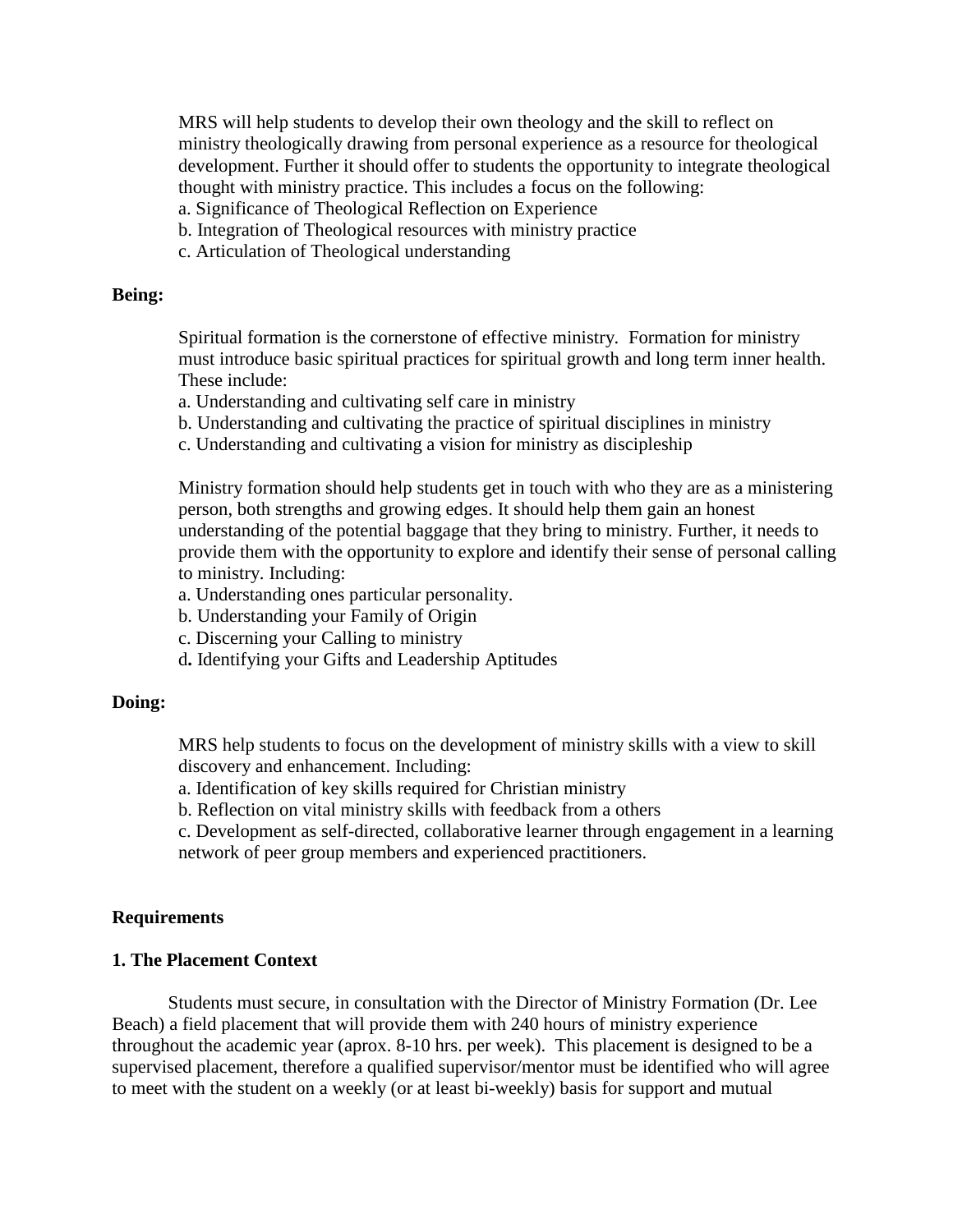reflection on ministry experience. This can be a new placement, or it may be the students place of employment or current volunteer ministry.

### **PLACEMENT OPTIONS**

The Ministry Formation office has an extensive list of approved field placement sites, including churches of various denominations, para-church organizations, healthcare facilities, campus ministries, correctional institutions, and community service agencies. All of these placement sites have indicated their willingness to welcome and mentor student interns. Student-initiated placement proposals, however, are also considered. Placement selection is a collaborative process involving the student, the proposed supervisor, the placement site, and the Director of Ministry Formation. Every effort is made to match students with a placement setting that is consonant with their vocational goals, denominational affiliations, geographic preferences, and ministry interests.

### **\*\*For further information on placements and the role of the supervisor please see the appendix of this syllabus.**

#### **2. Course Assignments**

- 1. First Ministry Reflection Report (Fall semester)
- 2. Second Ministry Reflection Report (Winter semester)
- 3. First Group Facilitation Report (Fall semester)
- 4. Second Group Facilitation Report (Winter semester)
- 5. Ministry Learning Covenant (due Oct. 3rd)
- 6. MRS group participation
- 7. Ministry Portfolio (due at the end of Winter semester)

\* Each of these assignments will be thoroughly explained and extensive guidelines given during the Saturday class gathering on Sept. 15. Advanced information can be obtained from the Director of Ministry Formation (Dr. Lee Beach). Due dates for assignments will be available on the first day of class when a schedule is developed for the group. Each week students will be expected to offer a minimum of two substantial interactions with the group report being discussed that week as well as a minimum of two short interactions. A clear rubric and examples of expectations will be provided at the class meeting Sept.  $15<sup>th</sup>$ .

## **3. Grading**

- 1. Placement Pass or Fail
- 2. First Ministry Reflection Report 15%
- 3. Second Ministry Reflection Report 15 %
- 4. First Group Facilitation Report 15%
- 5. Second Group Facilitation Report 15%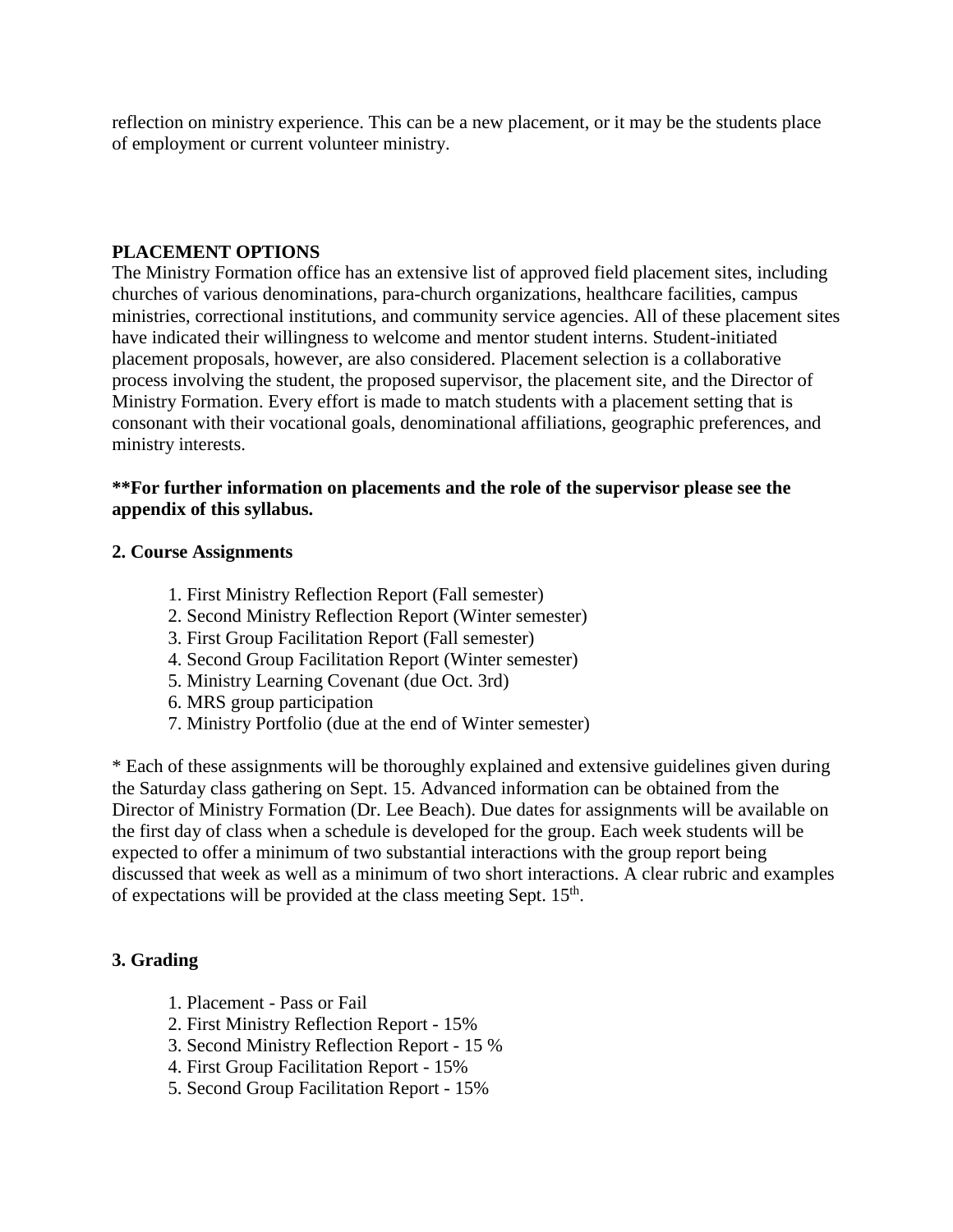- 6. MRS group participation- 20%
- 6. Ministry Learning Covenant 10%
- 7. Ministry Portfolio 10%

\*specific details on how grades are assessed will be provided. Late Reflection reports will be subject to a penalty of up to half a grade for every day late. Late facilitation reports will be subject to a penalty of a full grade if late. Portfolio's and covenants may receive a grade of "0" if not submitted on time.

# **Appendix: Further Information on Placements**

## **MEETING WITH THE DIRECTOR**

Selecting and arranging a placement is a collaborative process. Students begin by arranging to meet individually with the Director of Ministry Formation to discuss their ministry interests, vocational goals, and learning objectives. This consultation meeting with the Director must take place before any arrangements are negotiated with a particular placement setting or supervisor.

A listing and description of current placement options is available for students' perusal in the Ministry Formation office. Student-initiated placement proposals are also considered. After meeting with the Director of Ministry Formation, the student arranges a site visit and an inquiry interview with a prospective supervisor to determine if there is a mutually agreeable fit. The student, the supervisor, and the Director of Ministry Formation must all be in agreement before the placement is finalized.

## **GUIDELINES FOR CHOOSING A PLACEMENT**

• Students are encouraged to select placements that provide them with a *broad* exposure to the tasks, responsibilities, and challenges of Christian ministry within their chosen field.

• Students are expected to be self-directed adult learners who are proactive in pursuing the kinds of experiential learning opportunities that meet their individual learning needs and vocational goals.

• Students in the M.Div. and Dip.Min. Programs are encouraged to have at least one placement in a church setting. Students heading towards ordained congregational ministry should have at least two out of the three placements in a church.

• Students are encouraged to select at least one placement in a cross-cultural setting in order to prepare for ministry in the contemporary context of diversity.

• To maximize new learning experiences, students should seek at least one placement in a church where they do not currently attend or hold membership. If, however, the student is in a paid ministry position, he or she may arrange to fulfill their ministry formation requirements in that setting provided that a placement supervisor is appointed and objectives for new learning and development are set and met.

• MDiv and Dip Min Students may remain in a placement for three consecutive years only if deemed appropriate to the attainment of new learning goals.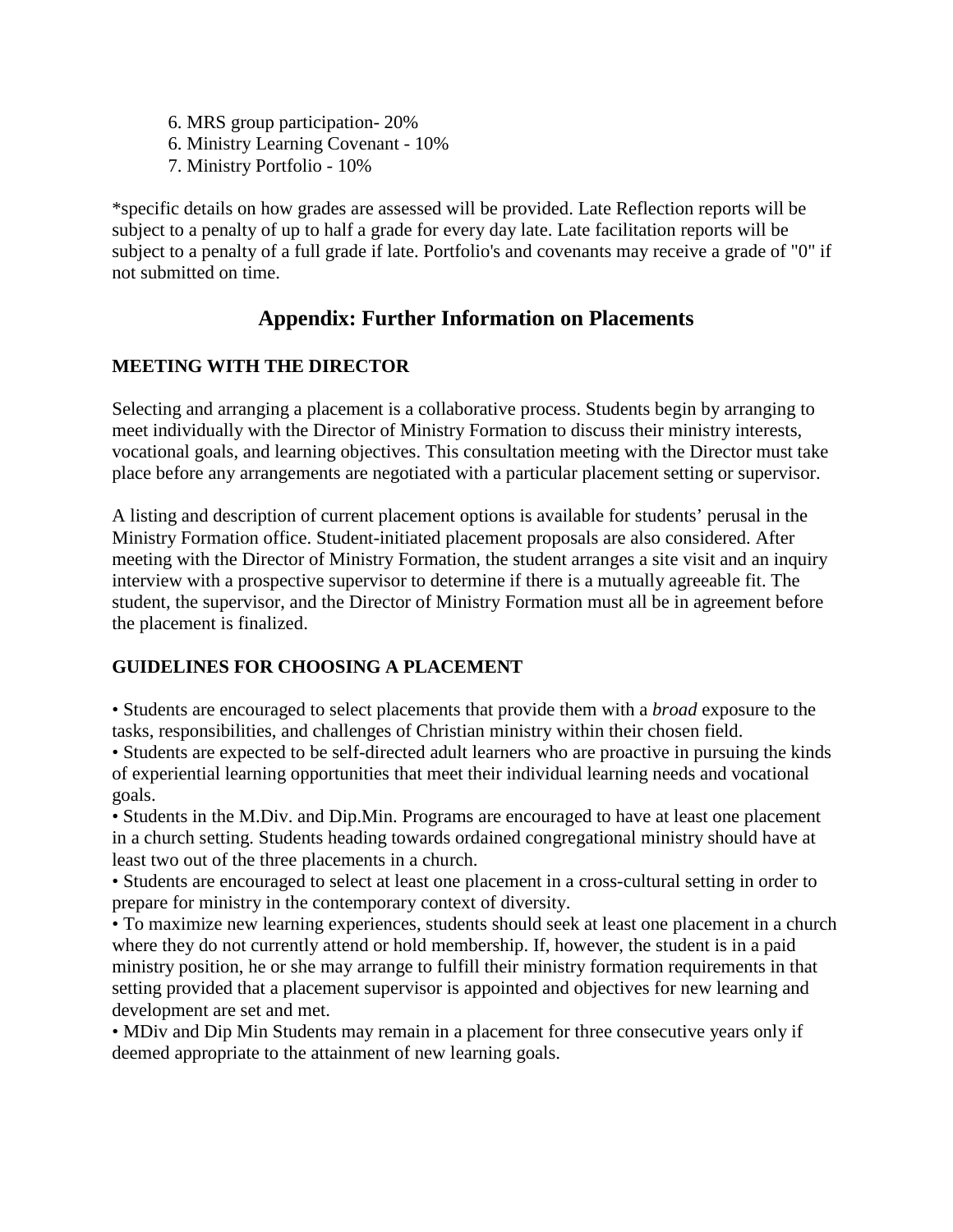## **GUIDELINES FOR INITIAL INTERVIEWS BETWEEN STUDENTS & PROSPECTIVE SUPERVISORS**

The following are useful questions to consider when students and prospective supervisors are meeting for an initial inquiry interview:

- What personal learning goals does the student hope to meet in this placement?
- What ministry opportunities, learning experiences, and resources can the placement provide?

• What knowledge, experience, and skill does the student bring from previous experience and training?

• What does the supervisor consider to be his/her ministry strengths and supervision style?

• What is the student's preferred learning style and how does this fit with the supervisor's approach?

• What are the supervisor's expectations of the student's participation in the placement in terms of roles, responsibilities, level of independence, etc.?

• Is there a match between what the student expects and what the supervisor and placement can offer?

## **THE ROLE OF THE PLACEMENT SUPERVISOR**

Placement Supervisors are qualified, experienced ministry practitioners who serve as ministry mentors and engage the student in the process of theological reflection and ministry formation. They are responsible for coordinating, facilitating and assessing the student's learning in the placement. The placement supervisor may function at various times as a mentor, role model, coach, accountability partner, colleague, and consultant, but the primary focus is on education for ministry. In special circumstances, arrangements may be made for co-supervisors or for an off-site supervisor.

Specific responsibilities of the placement supervisor include:

• Submit a *Placement Information Form* to the College (supplied by the Director of Ministry Formation upon request).

• Interview prospective student(s) and collaborate with the Director of Ministry Formation in discerning a good match.

• Collaborate with the student in developing a learning plan outlined in the *Learning/Ministry Covenant.*

- Facilitate learning and ministry opportunities that will foster the student's growth.
- Encourage independent yet supervised experience.

• Meet with the student weekly (or at least bi-weekly) for supervision focused on theological reflection on the student's ministry experiences.

• Provide continuous feedback to the student throughout the placement in addition to a formal written evaluation at the end of the placement.

• Participate in orientation and training workshops offered by the College (in person or online).

• Liaise with the College through the Director of Ministry Formation.

## **QUALIFICATIONS FOR APPOINTMENT AS A PLACEMENT SUPERVISOR**